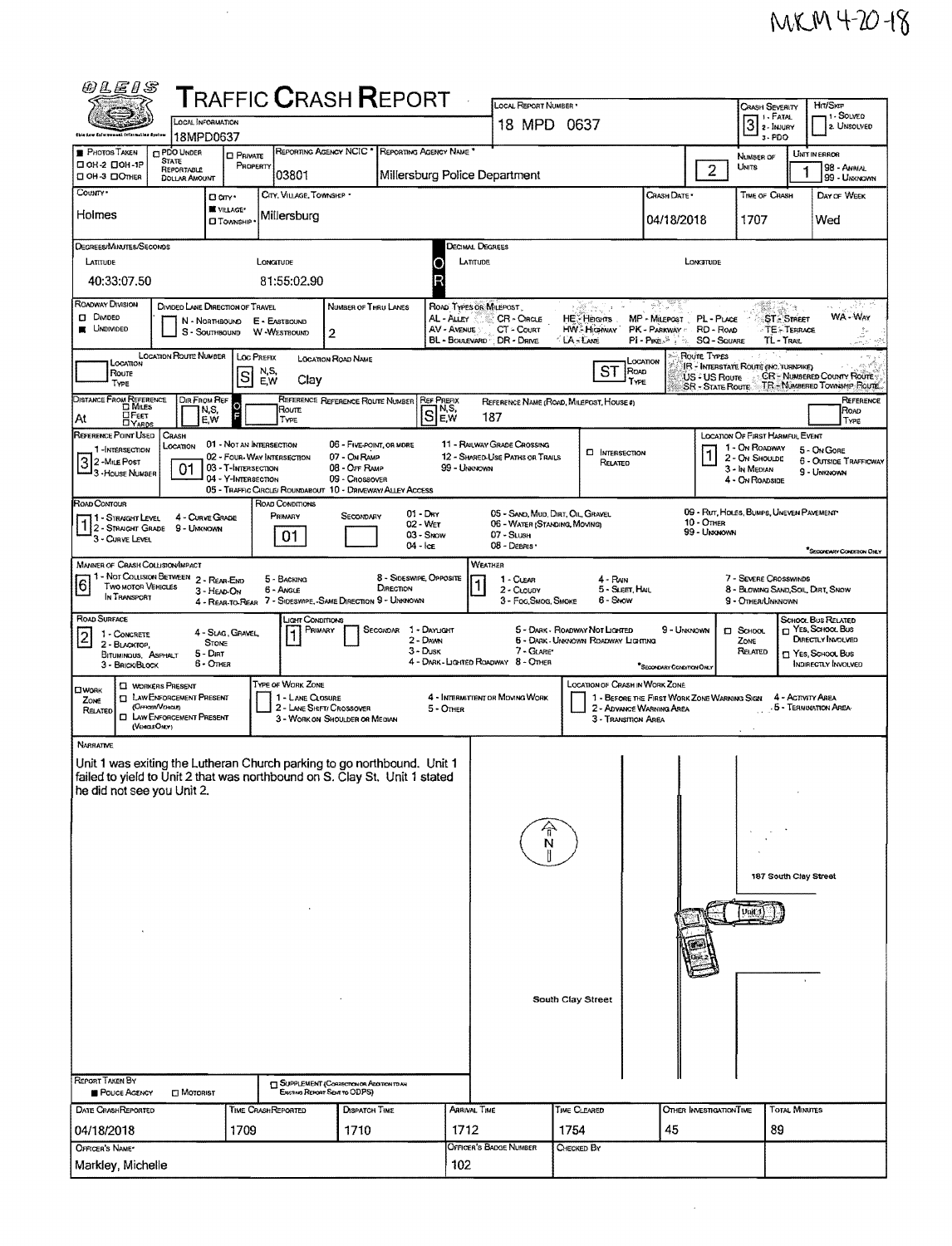|                                                                            |                                                                        | Unit                                                                                   |                                                         |                                                                                                            |                                                                                                                              |                                                                                                                                                        |                                                                            |                                                                                            |                                                               |                                                                                                                                                  |                                                                                                                                                            |                                                                                 |                                                                                                                               |  |  |  |  |
|----------------------------------------------------------------------------|------------------------------------------------------------------------|----------------------------------------------------------------------------------------|---------------------------------------------------------|------------------------------------------------------------------------------------------------------------|------------------------------------------------------------------------------------------------------------------------------|--------------------------------------------------------------------------------------------------------------------------------------------------------|----------------------------------------------------------------------------|--------------------------------------------------------------------------------------------|---------------------------------------------------------------|--------------------------------------------------------------------------------------------------------------------------------------------------|------------------------------------------------------------------------------------------------------------------------------------------------------------|---------------------------------------------------------------------------------|-------------------------------------------------------------------------------------------------------------------------------|--|--|--|--|
|                                                                            |                                                                        |                                                                                        |                                                         |                                                                                                            |                                                                                                                              |                                                                                                                                                        |                                                                            |                                                                                            |                                                               |                                                                                                                                                  | <b>LOCAL REPORT NUMBER</b>                                                                                                                                 | 18 MPD 0637                                                                     |                                                                                                                               |  |  |  |  |
| UNIT NUMBER                                                                |                                                                        |                                                                                        |                                                         | OWNER NAME: LAST, FIRST, MIDDLE ( C) SAME AS DRIVER }                                                      |                                                                                                                              |                                                                                                                                                        |                                                                            |                                                                                            |                                                               | OWNER PHONE NUMBER                                                                                                                               |                                                                                                                                                            | <b>DAMAGE SCALE</b>                                                             | Damage Area                                                                                                                   |  |  |  |  |
|                                                                            | Smeby, Eric, D                                                         |                                                                                        |                                                         |                                                                                                            |                                                                                                                              |                                                                                                                                                        |                                                                            |                                                                                            | 330-231-8342                                                  |                                                                                                                                                  |                                                                                                                                                            | 4                                                                               | FRONT                                                                                                                         |  |  |  |  |
| OWNER ADDRESS: CITY, STATE, ZIP                                            |                                                                        |                                                                                        | <b>CONE AS DRIVER</b>                                   |                                                                                                            |                                                                                                                              |                                                                                                                                                        |                                                                            |                                                                                            |                                                               |                                                                                                                                                  |                                                                                                                                                            | 1 - None                                                                        | ۵                                                                                                                             |  |  |  |  |
| 121 S Crawford St, Millersburg, OH, 44654                                  |                                                                        |                                                                                        |                                                         |                                                                                                            | 2 - Minon                                                                                                                    |                                                                                                                                                        |                                                                            |                                                                                            |                                                               |                                                                                                                                                  |                                                                                                                                                            |                                                                                 |                                                                                                                               |  |  |  |  |
| LP STATE LICENSE PLATE NUMBER                                              |                                                                        |                                                                                        |                                                         |                                                                                                            |                                                                                                                              | <b>VEHICLE IDENTIFICATION NUMBER</b>                                                                                                                   |                                                                            |                                                                                            |                                                               |                                                                                                                                                  | # Occupants                                                                                                                                                |                                                                                 |                                                                                                                               |  |  |  |  |
| OН<br><b>VEHICLE YEAR</b>                                                  | <b>FES7759</b><br><b>VEHICLE MAKE</b>                                  |                                                                                        |                                                         |                                                                                                            |                                                                                                                              | 1B3EL46X35N529012                                                                                                                                      |                                                                            |                                                                                            | <b>VEHICLE COLOR</b>                                          |                                                                                                                                                  | 1.                                                                                                                                                         | 3 - FUNCTIONAL                                                                  | ۵<br>о                                                                                                                        |  |  |  |  |
| 2005                                                                       | Dodge                                                                  |                                                                                        |                                                         |                                                                                                            |                                                                                                                              | <b>VERGLE MODEL</b><br>Stratus                                                                                                                         |                                                                            | <b>BLU</b>                                                                                 |                                                               |                                                                                                                                                  | 4 - DISABLING                                                                                                                                              |                                                                                 |                                                                                                                               |  |  |  |  |
| $P$ ROOF OF<br>INSURANCE                                                   | <b>INSURANCE COMPANY</b>                                               |                                                                                        |                                                         |                                                                                                            |                                                                                                                              | POUCY NUMBER                                                                                                                                           | Towen By                                                                   |                                                                                            |                                                               |                                                                                                                                                  | 9 - UNKNOWN                                                                                                                                                | σ<br>n<br>O                                                                     |                                                                                                                               |  |  |  |  |
| SHOWN                                                                      | Habruns                                                                |                                                                                        |                                                         |                                                                                                            |                                                                                                                              | 116417800285804406                                                                                                                                     |                                                                            | <b>Rigz</b>                                                                                |                                                               |                                                                                                                                                  |                                                                                                                                                            |                                                                                 |                                                                                                                               |  |  |  |  |
| CARRIER NAME, ADDRESS, CITY, STATE, ZIP                                    |                                                                        |                                                                                        |                                                         |                                                                                                            |                                                                                                                              |                                                                                                                                                        |                                                                            |                                                                                            |                                                               |                                                                                                                                                  |                                                                                                                                                            |                                                                                 | <b>CARRIER PHONE</b>                                                                                                          |  |  |  |  |
| US DOT                                                                     |                                                                        | VEHICLE WEIGHT GWWR/GCWR                                                               |                                                         |                                                                                                            |                                                                                                                              | CARGO BODY TYPE<br>01 - No CARGO BODY TYPE/NOT APPLICABL 09 - POLE                                                                                     |                                                                            |                                                                                            |                                                               |                                                                                                                                                  | <b>TRAFFICWAY DESCRIPTION</b>                                                                                                                              | 11 - Two-Way, Not Divided                                                       |                                                                                                                               |  |  |  |  |
| HM PLACARD ID NO.                                                          |                                                                        |                                                                                        | 2 - 10,001 то 26,000к Las<br>3 - MORE THAN 26,000K LBS. | 1 - LESS THAN OR EQUAL TO 10K LBS                                                                          | 01                                                                                                                           | 02 - Bus/VAN (9-15 SEATS, INC DRIVER)<br>03 - Bus (16+ Seats, Inc Driver)                                                                              |                                                                            | 10 - Cargo TANK<br>11 - FLAT BED                                                           |                                                               |                                                                                                                                                  |                                                                                                                                                            |                                                                                 | 2 - Two-Way, Not Divided, Continuous LEFT TURN LANE<br>3 - TWO-WAY, DIVIDED, UNPROTECTED(PAINTED OR GRASS > AFT.) MEDIA       |  |  |  |  |
|                                                                            |                                                                        |                                                                                        |                                                         |                                                                                                            |                                                                                                                              | 04 - VEHICLE TOWING ANOTHER VEHICLE<br>05 - Logging                                                                                                    |                                                                            | 12 - DuмP<br>13 - CONCRETE MIXER                                                           |                                                               |                                                                                                                                                  |                                                                                                                                                            | 4 - Two-Way, Divided, Positive MedianBarrier<br>5 - ONE-WAY TRAFFICWAY          |                                                                                                                               |  |  |  |  |
|                                                                            | HM CLASS<br>NUMBER                                                     | $\Box$ Related                                                                         | HAZARDOUS MATERIAL                                      |                                                                                                            |                                                                                                                              | 06 - INTERMODAL CONTAINER CHASIS<br>07 - CARGO VAN ENCLOSED BOX                                                                                        |                                                                            | 14 - Auto Transporter<br>15 - GARBAGE /REFUSE                                              |                                                               |                                                                                                                                                  | CI Hir / Sign Unit                                                                                                                                         |                                                                                 |                                                                                                                               |  |  |  |  |
| NON-MOTORIST LOCATION PRIOR TO IMPACT                                      |                                                                        |                                                                                        |                                                         | Type or Use                                                                                                | UNIT TYPE                                                                                                                    | 08 - GRAIN, CHIPS, GRAVEL                                                                                                                              |                                                                            | 99 - OTHER/UNKNOWN                                                                         |                                                               |                                                                                                                                                  |                                                                                                                                                            |                                                                                 |                                                                                                                               |  |  |  |  |
|                                                                            |                                                                        | 01 - INTERSECTION - MARKED CROSSWAL<br>02 - INTERSECTION - NO CROSSWALK                |                                                         | $\vert$ 1                                                                                                  |                                                                                                                              | 04<br>01 - SUB-COMPACT                                                                                                                                 |                                                                            |                                                                                            |                                                               |                                                                                                                                                  |                                                                                                                                                            |                                                                                 | PASSENCER VEHICLES (LESS THAN 9 PASSENCERS MEDIMEAVY TRUCKS OR COMBO UNITS > 10K LBS BUS/VAV/LIMO(9 OR MORE INCLUDING DRIVER) |  |  |  |  |
|                                                                            | 03 - INTERSECTION OTHER                                                | 04 - MIDBLOCK - MARKED CROSSWALK                                                       |                                                         | 1 - PERSONAL                                                                                               |                                                                                                                              | 02 - COMPACT<br>99 - UNKNOWN 03 - MID SIZE                                                                                                             |                                                                            |                                                                                            |                                                               |                                                                                                                                                  | 13 - SINGLE UNIT THUCK OR VAN ZAXLE, 6 THES 21 - BUS/VAN (9-15 SEATS, INC DRIVER)<br>22 - BUS (16+ Seats, Inc. Driver)<br>14 - SINGLE UNIT TRUCK: 3+ AXLES |                                                                                 |                                                                                                                               |  |  |  |  |
|                                                                            | 06 - BICYCLE LANE                                                      | 05 - Travel Lane - Other Location                                                      |                                                         | 2 - COMMERCIAL<br>3 - GOVERNMENT                                                                           |                                                                                                                              | OR HIT/SKIP<br>04 - Fuu, Size<br>05 - Minavan                                                                                                          |                                                                            |                                                                                            |                                                               | Non-Moronist<br>15 - SINGLE UNIT TRUCK/TRALER<br>23 - ANIMAL WITH RIDER<br>16 - TRUCK/TRACTOR (BOBTAIL)<br>24 - ANIMAL WITH BUGGY, WAGON, SURREY |                                                                                                                                                            |                                                                                 |                                                                                                                               |  |  |  |  |
|                                                                            | 07 - Shoulder/Roadside<br>08 - SIDEWALK<br>09 - MEDIAN CROSSING ISLAND |                                                                                        |                                                         |                                                                                                            | 17 - Tractor/Semi-Trailer<br>06 - SPORT UTILITY VEHICLE<br>18 - TRACTOR/DOUBLE<br>07 - Pickup<br><b>19 - TRACTOR/TRIPLES</b> |                                                                                                                                                        |                                                                            |                                                                                            |                                                               |                                                                                                                                                  | 25 - BIOYCLE/PEDACYCLIST<br>26 - PEDESTRIAN/SKATER                                                                                                         |                                                                                 |                                                                                                                               |  |  |  |  |
|                                                                            | 10 - DRIVE WAY ACCESS                                                  | 11 - SHARED-USE PATH OR TRAIL                                                          |                                                         | <b>T IN EMERGENCY</b><br>RESPONSE                                                                          | 08 - VAN<br>20 - OTHER MEDIHEAVY VEHICLE<br>09 - MOTORCYCLE<br>10 - Motorizen Bicycle                                        |                                                                                                                                                        |                                                                            |                                                                                            |                                                               |                                                                                                                                                  |                                                                                                                                                            |                                                                                 | 27 - OTHER NON-MOTORIST                                                                                                       |  |  |  |  |
|                                                                            | 12 - NON-TRAFFICWAY AREA<br>99 - OTHER/UNKNOWN                         |                                                                                        |                                                         |                                                                                                            |                                                                                                                              | 11 - SNOWMOBILE/ATV<br>12 - OTHER PASSENGER VEHICLE                                                                                                    |                                                                            |                                                                                            |                                                               | HASHM PLACARD                                                                                                                                    |                                                                                                                                                            |                                                                                 |                                                                                                                               |  |  |  |  |
| SPECIAL FUNCTION01 - NONE                                                  | $02 - T$ Axi                                                           |                                                                                        |                                                         | 09 - AMBULANCE<br>$10 -$ Fire                                                                              |                                                                                                                              | 17 - FARM VEHICLE<br>18 - FARM EQUIPMENT                                                                                                               |                                                                            | MOST DAMAGED AREA                                                                          |                                                               |                                                                                                                                                  |                                                                                                                                                            |                                                                                 | Астом                                                                                                                         |  |  |  |  |
| 01                                                                         |                                                                        | 03 - RENTAL TRUCK (OVER 10KLBS)<br>04 - Bus - SCHOOL (PUBLIC OR PRIVATE) 12 - MILITARY |                                                         |                                                                                                            |                                                                                                                              | 11 - HIGHWAY/MAINTENANCE 19 - MOTORHOME<br>20 - Gour Cart                                                                                              | 02                                                                         | 01 - None<br>02 - CENTER FRONT<br>03 - Right Front                                         |                                                               | 08 - LEFT SIDE<br>09 - LEFT FRONT                                                                                                                | 10 - TOP AND WINDOWS                                                                                                                                       | 99 - Unknown                                                                    | 1 1 • Non Contact<br>2 - Non-Couusion                                                                                         |  |  |  |  |
|                                                                            | 05 - Bus - Transit<br>06 - Bus - Charter                               |                                                                                        |                                                         | 13 - Pouce<br>14 - Pueuc Ununy                                                                             |                                                                                                                              | $21 -$ TRAIN<br>22 - OTHER (EXPLAN IN NARRATIVE)                                                                                                       |                                                                            | MPACT ARE 04 - RIGHT SIDE<br>05 - Right Rear                                               |                                                               | 12 - LOAD/TRAILER                                                                                                                                | 11 - UNDERCARRIAGE                                                                                                                                         |                                                                                 | 3 - Striking<br>4 - STRUCK<br>5 - STRIKING/STRUCK                                                                             |  |  |  |  |
|                                                                            | 07 - Bus - Shuttle<br>08 - Bus - OTHER                                 |                                                                                        |                                                         | 15 - OTHER GOVERNMENT<br>16 - CONSTRUCTION EQP.                                                            |                                                                                                                              |                                                                                                                                                        | 02                                                                         | 06 - REAR CENTER<br>07 - LEFT REAR                                                         |                                                               | 14 - Отнев                                                                                                                                       | 13 - TOTAL (ALL AREAS)                                                                                                                                     |                                                                                 | 9 - UNKNOWN                                                                                                                   |  |  |  |  |
| PRE-CRASH ACTIONS                                                          |                                                                        |                                                                                        |                                                         |                                                                                                            |                                                                                                                              |                                                                                                                                                        |                                                                            |                                                                                            |                                                               |                                                                                                                                                  |                                                                                                                                                            |                                                                                 |                                                                                                                               |  |  |  |  |
| 01                                                                         | <b>MOTORIST</b>                                                        | 01 - STRAIGHT AHEAD                                                                    |                                                         | 07 - MAKING U-TURN                                                                                         |                                                                                                                              | 13 - Negotiating a Curve                                                                                                                               |                                                                            | NON-MOTORIST                                                                               |                                                               | 15 - ENTERING OR CROSSING SPECIFIED LOCATIO                                                                                                      |                                                                                                                                                            |                                                                                 | 21 - OTHER NON-MOTORIST ACTION                                                                                                |  |  |  |  |
| 99 - Unknown                                                               |                                                                        | 02 - BACKING<br>03 - Changing Lames                                                    |                                                         | 08 - ENTERING TRAFFIC LANE<br>09 - LEAVING TRAFFIC LANE                                                    |                                                                                                                              | 14 - OTHER MOTORIST ACTIO<br>17 - WORKING                                                                                                              |                                                                            |                                                                                            |                                                               |                                                                                                                                                  |                                                                                                                                                            | 16 - WALKING, RUNNING, JOGGING, PLAYING, CYCLING                                |                                                                                                                               |  |  |  |  |
|                                                                            |                                                                        | 04 - Overtaking Passing<br>05 - MAKING RIGHT TURN<br>06 - MAKING LEFT TURN             |                                                         | 10 - PARKED<br>11 - SLOWING OR STOPPED IN TRAFFIC<br>12 - DRIVERLESS                                       |                                                                                                                              |                                                                                                                                                        |                                                                            |                                                                                            | 18 - Pushing Vencle<br>20 - Standing                          | 19 - APPROACHING OR LEAVING VEHICLE                                                                                                              |                                                                                                                                                            |                                                                                 |                                                                                                                               |  |  |  |  |
| CONTRIBUTING CIRCUMSTANCE                                                  |                                                                        |                                                                                        |                                                         |                                                                                                            |                                                                                                                              |                                                                                                                                                        |                                                                            |                                                                                            |                                                               |                                                                                                                                                  |                                                                                                                                                            | <b>VEHICLE DEFECTS</b>                                                          |                                                                                                                               |  |  |  |  |
| PRIMARY                                                                    | MOTORIST<br>01 - NOME                                                  |                                                                                        |                                                         | 11 - IMPROPER BACKING                                                                                      |                                                                                                                              |                                                                                                                                                        |                                                                            | Non Motorist<br>22 - None                                                                  |                                                               |                                                                                                                                                  |                                                                                                                                                            |                                                                                 | 01 - TURN SIGNALS<br>02 - HEAD LAMPS                                                                                          |  |  |  |  |
| 02                                                                         |                                                                        | 02 - FAILURE TO YIELD<br>03 - RAN RED LIGHT<br>04 - RAN STOP SIGN                      |                                                         |                                                                                                            |                                                                                                                              | 12 - IMPROPER START FROM PARKED POSITION<br>13 - Stopped or Parked Illegally                                                                           |                                                                            | 23 - IMPROPER CROSSING<br>24 - DARTING                                                     |                                                               |                                                                                                                                                  |                                                                                                                                                            |                                                                                 | 03 - Tail Lamps<br>04 - BRAKES                                                                                                |  |  |  |  |
| SECONDARY                                                                  |                                                                        | 05 - Exceeded Speed Liket<br>06 - Unsafe Speed                                         |                                                         |                                                                                                            |                                                                                                                              | 14 - OPERATING VEHICLE IN NEGLIGENT MANNER<br>15 - Swering to Avoid (Due to External Conditions)<br>16 - WRONG SIDE/WRONG WAY                          | 25 - LYING AND/OR LLEGALLY IN ROADWAY<br>26 - FALURE TO YIELD RIGHT OF WAY |                                                                                            | 05 - STEERING<br>06 - TIRE BLOWOUT<br>07 - WORN OR SUCK TIRES |                                                                                                                                                  |                                                                                                                                                            |                                                                                 |                                                                                                                               |  |  |  |  |
|                                                                            |                                                                        | 07 - IMPROPER TURN<br>08 - LEFT OF CENTER                                              |                                                         |                                                                                                            |                                                                                                                              | 27 - NOT VISIBLE (DARK CLOTHING)<br>17 - FALURE TO CONTROL<br>28 - INATTENTIVE<br>29 - FAILURE TO OBEY TRAFFIC SIGNS<br><b>18 - VISION OBSTRUCTION</b> |                                                                            |                                                                                            |                                                               |                                                                                                                                                  |                                                                                                                                                            |                                                                                 | 08 - TRAILER EQUIPMENT DEFECTIVE<br>09 - Motor TrousLE                                                                        |  |  |  |  |
| 99 - Unknown                                                               |                                                                        | 09 - FOLLOWED TOO CLOSELY/ACDA<br>10 - IMPROPER LANE CHANGE                            |                                                         |                                                                                                            |                                                                                                                              | 19 - OPERATING DEFECTIVE EQUIPMENT<br>/SIGNALS/OFFICER<br>20 - LOAD SHIFTING/FALLING/SPILLING<br>30 - WRONG SIDE OF THE ROAD                           |                                                                            |                                                                                            |                                                               |                                                                                                                                                  |                                                                                                                                                            |                                                                                 | 10 - DISABLED FROM PRIOR ACCIDENT<br>11 - OTHER DEFECTS                                                                       |  |  |  |  |
|                                                                            |                                                                        | PASSING OFF ROAD                                                                       |                                                         |                                                                                                            |                                                                                                                              | 21 - Other Improper Action                                                                                                                             |                                                                            | 31 - OTHER NON-MOTORIST ACTION                                                             |                                                               |                                                                                                                                                  |                                                                                                                                                            |                                                                                 |                                                                                                                               |  |  |  |  |
| <b>SEQUENCE OF EVENTS</b><br>20                                            |                                                                        |                                                                                        |                                                         | 5<br>6                                                                                                     |                                                                                                                              | NON-COLUSION EVENTS<br>01 - OVERTURN/ROLLOVER                                                                                                          |                                                                            | 06 - EQUIPMENT FAILURE                                                                     | <b>BLOWN TIRE BRAKE FAILURE, ETCT</b>                         |                                                                                                                                                  |                                                                                                                                                            | 10 - Cross Median                                                               |                                                                                                                               |  |  |  |  |
| FIRST<br>HARMFUL                                                           | Most<br><b>HARMFUL</b>                                                 |                                                                                        |                                                         | 99 - Unknown                                                                                               |                                                                                                                              | 02 - FIRE/EXPLOSION<br>03 - IMMERSION<br>04 - Jackkapfe                                                                                                |                                                                            | 07 - SEPARATION OF UNITS<br>08 - RAN OFF ROAD RIGHT                                        |                                                               |                                                                                                                                                  |                                                                                                                                                            | 11 - Cross Center Line<br>OPPOSITE DIRECTION OF TRAVEL<br>12 - DOWNHILL RUNAWAY |                                                                                                                               |  |  |  |  |
| EVENT                                                                      | EVENT                                                                  |                                                                                        |                                                         |                                                                                                            |                                                                                                                              | 05 - CARGO/EQUIPMENT LOSS OR SHIFT<br>COLLISION WITH FIXED, OBJECT                                                                                     |                                                                            | 09 - RAN OFF ROAD LEFT                                                                     |                                                               |                                                                                                                                                  |                                                                                                                                                            | 13 - OTHER NON-COLLISION                                                        |                                                                                                                               |  |  |  |  |
| COLLISION WITH PERSON, VEHICLE OR OBJECT NOT FIXED                         |                                                                        |                                                                                        |                                                         |                                                                                                            |                                                                                                                              | 25 - Impact Attemiator/Crash Cushion33 - Median Cable Barrier                                                                                          |                                                                            |                                                                                            |                                                               |                                                                                                                                                  |                                                                                                                                                            | 41 - OTHER POST, POLE                                                           | 48 - TREE                                                                                                                     |  |  |  |  |
| 14 - PEDESTRIAN<br>15 - PEDALCYCLE<br>16 - RAILWAY VEHICLE (TRAIN, ENGINE) |                                                                        |                                                                                        |                                                         | 21 - PARKED MOTOR VEHICLE<br>22 - WORK ZONE MAINTENANCE EQUIPMENT<br>23 - STRUCK BY FALUNG, SHIFTING CARGO |                                                                                                                              | 26 - BRIDGE OVERHEAD STRUCTURE<br>27 - Bridge Pier or Abutment<br>28 - Bridge Parapet                                                                  |                                                                            | 34 - MEDIAN GUARDRAIL BARRIER<br>35 - MEDIAN CONCRETE BARRIER<br>36 - MEDIAN OTHER BARRIER |                                                               |                                                                                                                                                  | 42 - Culvert<br>43 - Curs                                                                                                                                  | OR SUPPORT                                                                      | 49 - FIRE HYDRANT<br>50 - WORK ZONE MAINTENANCE<br>EQUIPMENT                                                                  |  |  |  |  |
| 17 - Animal - Farm<br>18 - Animal - Deer                                   |                                                                        |                                                                                        | <b>MOTOR VEHICLE</b>                                    | OR ANYTHING SET IN MOTION BY A                                                                             |                                                                                                                              | 29 - Brudge Rail<br>30 - GUARDRAIL FACE                                                                                                                | 37 - TRAFFIC SIGN POST<br>38 - Overhead Sign Post                          |                                                                                            |                                                               | 44 - Олон                                                                                                                                        | 45 - EMBANKMENT                                                                                                                                            | 51 - WALL, BUILDING, TUNNEL<br>52 - OTHER FIXED OBJECT                          |                                                                                                                               |  |  |  |  |
| 19 - ANIMAL - OTHER<br>20 - MOTOR VEHICLE IN TRANSPORT                     |                                                                        |                                                                                        |                                                         | 24 - OTHER MOVABLE OBJECT                                                                                  |                                                                                                                              | 31 - Guardral End<br>32 - PORTABLE BARRIER                                                                                                             |                                                                            | 39 - Light/Luminaries Support<br>40 - UTILITY POLE                                         |                                                               |                                                                                                                                                  | 46 - FENCE<br>47 - MAILBOX ·                                                                                                                               |                                                                                 |                                                                                                                               |  |  |  |  |
| Unit Speed                                                                 |                                                                        | POSTED SPEED                                                                           | TRAFFIC CONTROL                                         |                                                                                                            |                                                                                                                              |                                                                                                                                                        |                                                                            |                                                                                            |                                                               | UNIT DIRECTION                                                                                                                                   |                                                                                                                                                            | 1 - North                                                                       | 5 - NORTHEAST<br>9 - Unknown                                                                                                  |  |  |  |  |
| 5                                                                          | 25                                                                     |                                                                                        | 16                                                      | 01 - No Controls<br>02 - Stop Sign                                                                         |                                                                                                                              | 07 - RAILROAD CROSSBUCKS<br>08 - RALROAD FLASHERS                                                                                                      |                                                                            | 13 - Crosswalk Lines<br>14 - WALK/DON'T WALK                                               |                                                               | FROM                                                                                                                                             | То                                                                                                                                                         | $2 -$ Soum<br>$3 - E$ AST                                                       | 6 - Northwest<br>7 - SOUTHEAST                                                                                                |  |  |  |  |
| <b>STATED</b>                                                              |                                                                        |                                                                                        |                                                         | 03 - YIELD SIGN<br>04 - TRAFFIC SIGNAL<br>05 - TRAFFIC FLASHERS                                            |                                                                                                                              | 09 - RALROAD GATES<br>10 - COSTRUCTION BARRICADE<br>11 - PERSON (FLAGGER, OFFICER                                                                      | 15 - Отнев<br>16 - Not Reported                                            |                                                                                            |                                                               |                                                                                                                                                  |                                                                                                                                                            | 4 - West                                                                        | 8 - Southwest                                                                                                                 |  |  |  |  |
| <b>ESTIMATED</b>                                                           |                                                                        |                                                                                        |                                                         | 06 - SCHOOL ZONE                                                                                           |                                                                                                                              | <b>12 - PAVEMENT MARKINGS</b>                                                                                                                          |                                                                            |                                                                                            |                                                               |                                                                                                                                                  |                                                                                                                                                            |                                                                                 |                                                                                                                               |  |  |  |  |

 $\sim 10^{-10}$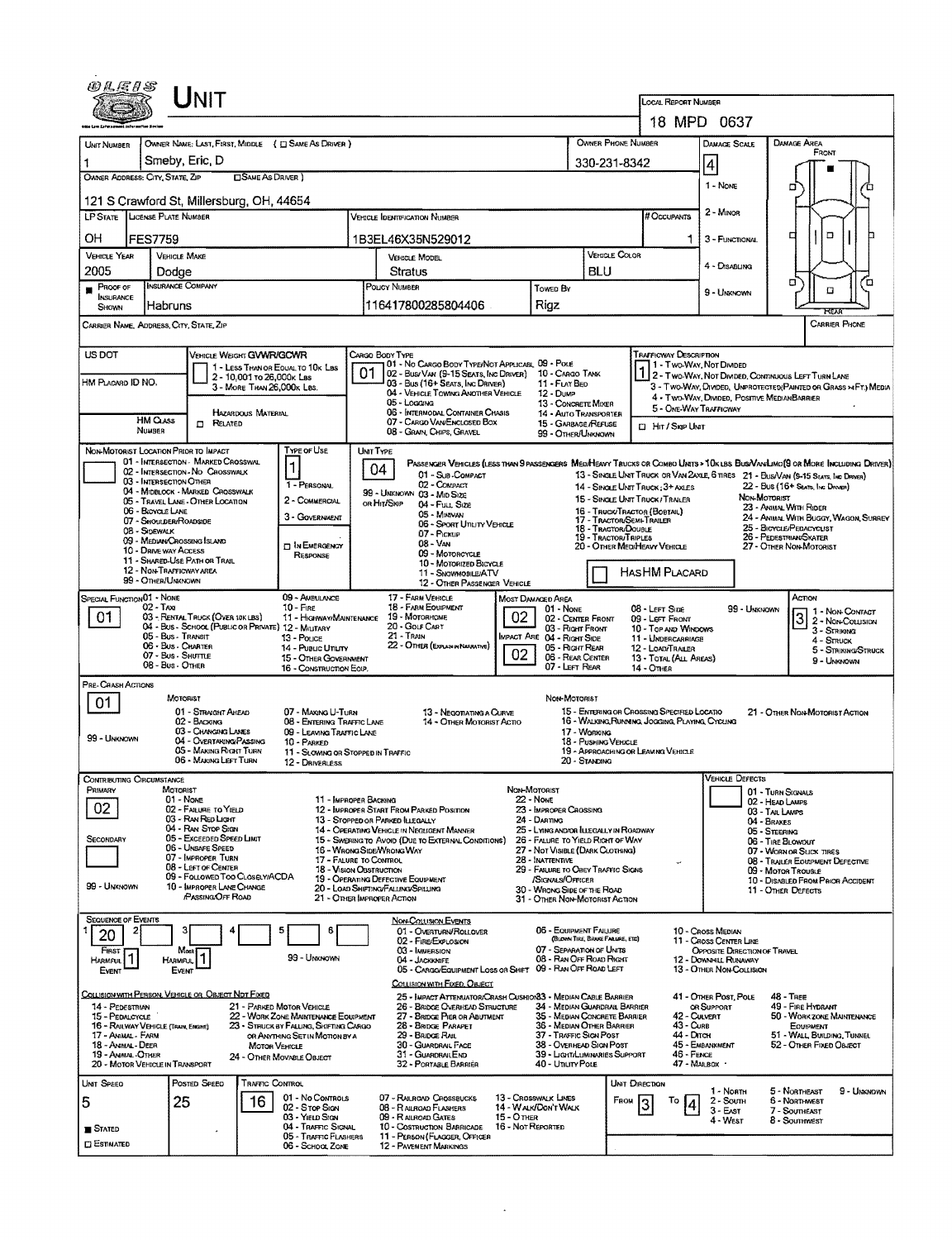| 0LE1S                                                                                                                                                      |                                                | JNIT                                                                    |                            |                                                      |                                                                                                                              |                                                                                                                                                          |                                                                                 |                                                                 |                     |                                                                  |                                                                                                                   |                                                                          |                                                                                                                                                                                                                     |  |  |  |
|------------------------------------------------------------------------------------------------------------------------------------------------------------|------------------------------------------------|-------------------------------------------------------------------------|----------------------------|------------------------------------------------------|------------------------------------------------------------------------------------------------------------------------------|----------------------------------------------------------------------------------------------------------------------------------------------------------|---------------------------------------------------------------------------------|-----------------------------------------------------------------|---------------------|------------------------------------------------------------------|-------------------------------------------------------------------------------------------------------------------|--------------------------------------------------------------------------|---------------------------------------------------------------------------------------------------------------------------------------------------------------------------------------------------------------------|--|--|--|
|                                                                                                                                                            |                                                |                                                                         |                            |                                                      |                                                                                                                              |                                                                                                                                                          |                                                                                 |                                                                 |                     |                                                                  | <b>LOCAL REPORT NUMBER</b><br>18 MPD 0637                                                                         |                                                                          |                                                                                                                                                                                                                     |  |  |  |
|                                                                                                                                                            |                                                |                                                                         |                            |                                                      |                                                                                                                              |                                                                                                                                                          |                                                                                 |                                                                 |                     |                                                                  |                                                                                                                   |                                                                          |                                                                                                                                                                                                                     |  |  |  |
| UNIT NUMBER                                                                                                                                                |                                                |                                                                         |                            | OWNER NAME: LAST, FIRST, MIDDLE ( E SAME AS DRIVER ) |                                                                                                                              |                                                                                                                                                          |                                                                                 | OWNER PHONE NUMBER                                              |                     | DAMAGE AREA<br>FRONT                                             |                                                                                                                   |                                                                          |                                                                                                                                                                                                                     |  |  |  |
| 2                                                                                                                                                          |                                                | Troyer, Cuyler, D                                                       |                            |                                                      |                                                                                                                              |                                                                                                                                                          |                                                                                 |                                                                 | 330-231-7193        |                                                                  |                                                                                                                   | 4                                                                        | о                                                                                                                                                                                                                   |  |  |  |
| OWNER ADDRESS: CITY, STATE, ZIP<br><b>CISAME AS DRIVER 1</b>                                                                                               |                                                |                                                                         |                            |                                                      |                                                                                                                              |                                                                                                                                                          |                                                                                 |                                                                 |                     |                                                                  |                                                                                                                   | 1 - None                                                                 | ۵                                                                                                                                                                                                                   |  |  |  |
| 1817 SR 83, Millersburg, OH, 44654                                                                                                                         |                                                |                                                                         |                            |                                                      |                                                                                                                              |                                                                                                                                                          |                                                                                 |                                                                 |                     |                                                                  |                                                                                                                   |                                                                          |                                                                                                                                                                                                                     |  |  |  |
| <b>LP STATE</b>                                                                                                                                            | LICENSE PLATE NUMBER                           |                                                                         |                            |                                                      |                                                                                                                              | <b>VEHICLE IDENTIFICATION NUMBER</b>                                                                                                                     |                                                                                 |                                                                 |                     |                                                                  | # OCCUPANTS                                                                                                       | 2 - MINOR                                                                |                                                                                                                                                                                                                     |  |  |  |
| OН                                                                                                                                                         | <b>EXL9460</b>                                 |                                                                         |                            |                                                      |                                                                                                                              | 2HKYF18447H519127                                                                                                                                        |                                                                                 |                                                                 |                     |                                                                  | 1                                                                                                                 | 3 - FUNCTIONAL                                                           | O<br>п                                                                                                                                                                                                              |  |  |  |
| <b>VEHICLE YEAR</b>                                                                                                                                        | <b>VEHICLE MAKE</b>                            |                                                                         |                            |                                                      |                                                                                                                              | <b>VEHICLE COLOR</b><br>VEHICLE MODEL                                                                                                                    |                                                                                 |                                                                 |                     |                                                                  |                                                                                                                   | 4 - DISABLING                                                            |                                                                                                                                                                                                                     |  |  |  |
| 2007                                                                                                                                                       | Honda<br><b>INSURANCE COMPANY</b>              |                                                                         |                            |                                                      |                                                                                                                              | <b>MVE</b><br>Pilot                                                                                                                                      |                                                                                 |                                                                 |                     |                                                                  |                                                                                                                   |                                                                          | o<br>Ъ                                                                                                                                                                                                              |  |  |  |
| PROOF OF<br>INSURANCE                                                                                                                                      |                                                |                                                                         |                            |                                                      |                                                                                                                              | <b>POLICY NUMBER</b>                                                                                                                                     |                                                                                 | Towen By                                                        |                     |                                                                  |                                                                                                                   | 9 - UNKNOWN                                                              | о                                                                                                                                                                                                                   |  |  |  |
| SHOWN                                                                                                                                                      | <b>State Farm</b>                              |                                                                         |                            |                                                      |                                                                                                                              | 0223464C0435N                                                                                                                                            |                                                                                 | Rigz                                                            |                     |                                                                  | HFAR                                                                                                              |                                                                          |                                                                                                                                                                                                                     |  |  |  |
| CARRIER NAME, ADDRESS, CITY, STATE, ZIP                                                                                                                    |                                                |                                                                         |                            |                                                      |                                                                                                                              |                                                                                                                                                          |                                                                                 |                                                                 |                     |                                                                  |                                                                                                                   |                                                                          | CARRIER PHONE                                                                                                                                                                                                       |  |  |  |
| <b>US DOT</b>                                                                                                                                              |                                                | VEHICLE WEIGHT GWWR/GCWR                                                |                            |                                                      |                                                                                                                              | CARGO BODY TYPE                                                                                                                                          |                                                                                 |                                                                 |                     |                                                                  | <b>TRAFFICWAY DESCRIPTION</b>                                                                                     |                                                                          |                                                                                                                                                                                                                     |  |  |  |
|                                                                                                                                                            |                                                |                                                                         | 2 - 10,001 to 26,000k Las  | 1 - LESS THAN OR EQUAL TO 10K LBS                    |                                                                                                                              | 01 - No CARGO BODY TYPE/NOT APPLICABL 09 - POLE<br>02 - Bus/VAN (9-15 SEATS, INC DRIVER) 10 - CARGO TANK                                                 |                                                                                 |                                                                 |                     |                                                                  | 1 - Two-Way, Not Divided<br>2 - Two-Way, Not Divideo, Cominauous Left Turn Lane                                   |                                                                          |                                                                                                                                                                                                                     |  |  |  |
| HM PLACARD ID NO.                                                                                                                                          |                                                |                                                                         | 3 - MORE THAN 26,000K LBS. |                                                      |                                                                                                                              | 03 - Bus (16+ Seats, Inc Driver)<br>04 - VEHICLE TOWING ANOTHER VEHICLE                                                                                  |                                                                                 | 11 - FLAT BED<br>$12 - D$ use                                   |                     |                                                                  | 3 - Two-Way, Divided, UNPROTECTED (PAINTED OR GRASS > AFT.) MEDIA<br>4 - TWO-WAY, DIVIDED, POSITIVE MEDIANBARRIER |                                                                          |                                                                                                                                                                                                                     |  |  |  |
|                                                                                                                                                            |                                                |                                                                         | <b>HAZARDOUS MATERIAL</b>  |                                                      |                                                                                                                              | 05 - Logging<br>06 - INTERMODAL CONTAINER CHASIS                                                                                                         |                                                                                 | 13 - CONCRETE MIXER<br>14 - AUTO TRANSPORTER                    |                     |                                                                  | 5 - ONE-WAY TRAFFICWAY                                                                                            |                                                                          |                                                                                                                                                                                                                     |  |  |  |
|                                                                                                                                                            | <b>HM CLASS</b><br><b>NUMBER</b>               | <b>D</b> RELATED                                                        |                            |                                                      |                                                                                                                              | 07 - CARGO VAN/ENGLOSED BOX<br>08 - GRAIN, CHIPS, GRAVEL                                                                                                 |                                                                                 | 15 - GARBAGE /REFUSE<br>99 - OTHER/UNKNOWN                      |                     |                                                                  | <b>D</b> Hr / Skip Unst                                                                                           |                                                                          |                                                                                                                                                                                                                     |  |  |  |
| NON-MOTORIST LOCATION PRIOR TO IMPACT                                                                                                                      |                                                |                                                                         |                            | Type of Use                                          |                                                                                                                              | UNIT TYPE                                                                                                                                                |                                                                                 |                                                                 |                     |                                                                  |                                                                                                                   |                                                                          |                                                                                                                                                                                                                     |  |  |  |
|                                                                                                                                                            |                                                | 01 - INTERSECTION - MARKED CROSSWAL<br>02 - INTERSECTION - NO CROSSWALK |                            | $\vert$ 1                                            |                                                                                                                              | 06<br>01 - Sub-COMPACT                                                                                                                                   |                                                                                 |                                                                 |                     |                                                                  |                                                                                                                   |                                                                          | PASSENGER VENICLES (LESS THAN 9 PASSENGERS MED/HEAVY TRUCKS OR COMBO UNITS > 10K LBS BUS/VAN/LIMO(9 OR MORE INCLUDING DRIVER)<br>13 - SINGLE UNIT TRUCK OR VAN 2AXLE, 6 TIRES 21 - BUS/VAN (9-15 SEATS, INC DRIVER) |  |  |  |
|                                                                                                                                                            | 03 - INTERSECTION OTHER                        | 04 - MIDBLOCK - MARKED CROSSWALK                                        |                            | 1 - PERSONAL                                         |                                                                                                                              | 02 - COMPACT<br>99 - UMMOWN 03 - Mid SIZE                                                                                                                |                                                                                 |                                                                 |                     |                                                                  | 14 - SINGLE UNIT TRUCK: 3+ AXLES                                                                                  |                                                                          | 22 - Bus (16+ Seats, Inc. Draver)                                                                                                                                                                                   |  |  |  |
|                                                                                                                                                            | 06 - BICYCLE LANE                              | 05 - TRAVEL LANE - OTHER LOCATION                                       |                            | 2 - COMMERCIAL                                       |                                                                                                                              | OR HIT/SKIP<br>04 - Full Size                                                                                                                            |                                                                                 |                                                                 |                     |                                                                  | 15 - SINGLE UNIT TRUCK / TRAILER<br>16 - TRUCK/TRACTOR (BOBTAIL)                                                  |                                                                          | NON-MOTORIST<br>23 - Animal With Rider                                                                                                                                                                              |  |  |  |
|                                                                                                                                                            | 07 - SHOULDER/ROADSIDE<br>08 - SOEWALK         |                                                                         |                            | 3 - GOVERNMENT                                       |                                                                                                                              | 05 - MINIVAN<br>06 - Sport Unuty Vehicle                                                                                                                 |                                                                                 |                                                                 | 18 - Tractor/Double |                                                                  | 17 - TRACTOR/SEMI-TRAILER                                                                                         |                                                                          | 24 - AMMAL WITH BUGGY, WAGON, SURREY<br>25 - BICYCLE/PEDACYCLIST                                                                                                                                                    |  |  |  |
|                                                                                                                                                            |                                                | 09 - MEDIAN CROSSING ISLAND                                             |                            | <b>n</b> In EMERGENCY                                |                                                                                                                              | 07 - PICKUP<br><b>19 - TRACTOR/TRIPLES</b><br>$08 - VAM$                                                                                                 |                                                                                 |                                                                 |                     |                                                                  | 26 - PEDESTRIAN/SKATER<br>20 - OTHER MEDIHEAVY VEHICLE<br>27 - OTHER NON-MOTORIST                                 |                                                                          |                                                                                                                                                                                                                     |  |  |  |
|                                                                                                                                                            | 10 - DRIVE WAY ACCESS                          | 11 - SHARED-USE PATH OR TRAIL                                           |                            | RESPONSE                                             |                                                                                                                              | 09 - MOTORCYCLE<br>10 - MOTORIZED BICYCLE                                                                                                                |                                                                                 |                                                                 |                     |                                                                  |                                                                                                                   |                                                                          |                                                                                                                                                                                                                     |  |  |  |
|                                                                                                                                                            | 12 - NON-TRAFFICWAY AREA<br>99 - OTHER/UNKNOWN |                                                                         |                            |                                                      |                                                                                                                              | 11 - SNOWMOBILE/ATV<br>12 - OTHER PASSENGER VEHICLE                                                                                                      |                                                                                 |                                                                 |                     |                                                                  | Has HM Placard                                                                                                    |                                                                          |                                                                                                                                                                                                                     |  |  |  |
| SPECIAL FUNCTION 01 - NONE                                                                                                                                 |                                                |                                                                         |                            | 09 - AMBULANCE                                       | 17 - FARM VEHICLE<br>18 - FARM EQUIPMENT                                                                                     | Most Damaged Area                                                                                                                                        |                                                                                 |                                                                 |                     |                                                                  |                                                                                                                   | ACTION                                                                   |                                                                                                                                                                                                                     |  |  |  |
| 02 - TAXI<br><b>10 - FIRE</b><br>01<br>03 - RENTAL TRUCK (OVER 10K LBS)<br>11 - HIGHWAY/MAINTENANCE<br>04 - BUS - SCHOOL (PUBLIC OR PRIVATE) 12 - MILITARY |                                                |                                                                         |                            |                                                      |                                                                                                                              | 19 - MOTORHOME<br>20 - Golf CART                                                                                                                         | 03                                                                              | 01 - None<br>02 - CENTER FRONT                                  |                     |                                                                  | 08 - LEFT SIDE<br>09 - LEFT FRONT                                                                                 | 99 - UNKNOWN                                                             | 1 - Non-Contact<br>4<br>2 - Non-Collision                                                                                                                                                                           |  |  |  |
|                                                                                                                                                            | 05 - Bus - Transit                             |                                                                         |                            | 13 - Pouce                                           |                                                                                                                              | 21 - TRAIN                                                                                                                                               |                                                                                 | 03 - Right Front<br>IMPACT ARE 04 - RIGHT SIDE                  |                     |                                                                  | 10 - TOP AND WINDOWS<br>11 UNDERCARRIAGE                                                                          |                                                                          | 3 - STRIKING<br>4 - STRUCK                                                                                                                                                                                          |  |  |  |
|                                                                                                                                                            | 06 - Bus - Charter<br>07 - Bus Shumue          |                                                                         |                            | 14 - Pueuc Unury<br>15 - OTHER GOVERNMENT            |                                                                                                                              | 22 - OTHER (EXPLAN IN NARRATIVE)                                                                                                                         | 03                                                                              | 05 - Right Rear<br>06 - REAR CENTER                             |                     |                                                                  | 12 - LOAD/TRAILER<br>13 - TOTAL (ALL AREAS)                                                                       |                                                                          | 5 - STRIKING/STRUCK<br>9 - Unknown                                                                                                                                                                                  |  |  |  |
|                                                                                                                                                            | 08 - Bus - Omer                                |                                                                         |                            | 16 - CONSTRUCTION EOIP.                              |                                                                                                                              |                                                                                                                                                          |                                                                                 | 07 - LEFT REAR                                                  |                     |                                                                  | 14 - Отнев                                                                                                        |                                                                          |                                                                                                                                                                                                                     |  |  |  |
| PRE- CRASH ACTIONS                                                                                                                                         |                                                | MOTORIST                                                                |                            |                                                      |                                                                                                                              |                                                                                                                                                          |                                                                                 | NON-MOTORIST                                                    |                     |                                                                  |                                                                                                                   |                                                                          |                                                                                                                                                                                                                     |  |  |  |
| 01                                                                                                                                                         |                                                | 01 - STRAIGHT AHEAD<br>02 - BACKING                                     |                            | 07 - MAKING U-TURN<br>08 - ENTERING TRAFFIC LANE     |                                                                                                                              | 13 - NEGOTIATING A CURVE<br>14 - OTHER MOTORIST ACTIO                                                                                                    |                                                                                 |                                                                 |                     |                                                                  | 15 - ENTERING OR CROSSING SPECIFIED LOCATIO                                                                       |                                                                          | 21 - OTHER NON-MOTORIST ACTION                                                                                                                                                                                      |  |  |  |
| 99 - UNKNOWN                                                                                                                                               |                                                | 03 - CHANGING LANES<br>04 - OVERTAKING/PASSING                          |                            | 09 - LEAVING TRAFFIC LANE                            |                                                                                                                              |                                                                                                                                                          |                                                                                 | 16 - WALKING RUNNING, JOGGING, PLAYING, CYCLING<br>17 - WORKING |                     |                                                                  |                                                                                                                   |                                                                          |                                                                                                                                                                                                                     |  |  |  |
|                                                                                                                                                            |                                                | 05 - MAKING RIGHT TURN                                                  |                            | 10 - PARKED<br>11 - SLOWING OR STOPPED IN TRAFFIC    |                                                                                                                              | 18 - Pushing Venicle<br>19 - APPROACHING OR LEAVING VEHICLE<br>20 - Standing                                                                             |                                                                                 |                                                                 |                     |                                                                  |                                                                                                                   |                                                                          |                                                                                                                                                                                                                     |  |  |  |
| <b>CONTRIBUTING CIRCUMSTANCE</b>                                                                                                                           |                                                | 06 - MAKING LEFT TURN                                                   |                            | 12 - DRIVERLESS                                      |                                                                                                                              |                                                                                                                                                          |                                                                                 |                                                                 |                     |                                                                  |                                                                                                                   | <b>VEHICLE DEFECTS</b>                                                   |                                                                                                                                                                                                                     |  |  |  |
| Primary                                                                                                                                                    | MOTORIST                                       |                                                                         |                            |                                                      |                                                                                                                              |                                                                                                                                                          | Non-Motorist                                                                    |                                                                 |                     |                                                                  |                                                                                                                   |                                                                          | 01 - TURN SIGNALS                                                                                                                                                                                                   |  |  |  |
| 01                                                                                                                                                         |                                                | 01 - None<br>02 - FAILURE TO YIELD                                      |                            | 11 - IMPROPER BACKING                                |                                                                                                                              | 12 - IMPROPER START FROM PARKED POSITION                                                                                                                 | 22 - None                                                                       | 23 - IMPROPER CROSSING                                          |                     |                                                                  |                                                                                                                   |                                                                          | 02 - HEAD LAMPS<br>03 - TAIL LAMPS                                                                                                                                                                                  |  |  |  |
|                                                                                                                                                            |                                                | 03 - RAN RED LIGHT<br>04 - RAN Stop Ston                                |                            |                                                      |                                                                                                                              | 13 - Stopped or Parked LLEGALLY<br>24 - DARTING<br>14 - Operating Vehicle in Negligent MANNER<br>25 - LYING AND/OR LLEGALLY IN ROADWAY                   |                                                                                 |                                                                 |                     |                                                                  | 04 - BRAKES<br>05 - STEERING                                                                                      |                                                                          |                                                                                                                                                                                                                     |  |  |  |
| SECONDARY                                                                                                                                                  |                                                | 05 - Exceeded Speed Limit<br>06 - Unsafe Speed                          |                            |                                                      |                                                                                                                              | 15 - Swering to Avoid (Due to External Conditions)<br>26 - FALURE TO YIELD RIGHT OF WAY<br>16 - WRONG SIDENVRONG WAY<br>27 - NOT VISIBLE (DARK CLOTHING) |                                                                                 |                                                                 |                     |                                                                  |                                                                                                                   | 06 - TIRE BLOWOUT<br>07 - WORN OR SUCK TIRES                             |                                                                                                                                                                                                                     |  |  |  |
|                                                                                                                                                            |                                                | 07 - IMPROPER TURN<br>08 - LEFT OF CENTER                               |                            |                                                      |                                                                                                                              | 17 - FALURE TO CONTROL<br>28 - Inattentive<br><b>18 - VISION OBSTRUCTION</b><br>29 - FAILURE TO OBEY TRAFFIC SIGNS                                       |                                                                                 |                                                                 |                     |                                                                  |                                                                                                                   | 08 - TRAILER EQUIPMENT DEFECTIVE<br>09 - Motor TroubLE                   |                                                                                                                                                                                                                     |  |  |  |
| 99 - UNKNOWN                                                                                                                                               |                                                | 09 - FOLLOWED TOO CLOSELY/ACDA<br>10 - IMPROPER LANE CHANGE             |                            |                                                      | 19 - OPERATING DEFECTIVE EQUIPMENT<br>/SIGNALS/OFFICER<br>20 - LOAD SHIFTING/FALLING/SPILLING<br>30 - WRONG SIDE OF THE ROAD |                                                                                                                                                          |                                                                                 |                                                                 |                     |                                                                  |                                                                                                                   | 10 - DISABLED FROM PRIOR ACCIDENT<br>11 - OTHER DEFECTS                  |                                                                                                                                                                                                                     |  |  |  |
|                                                                                                                                                            |                                                | <b>PASSING OFF ROAD</b>                                                 |                            |                                                      |                                                                                                                              | 21 - Other Improper Action                                                                                                                               |                                                                                 | 31 - OTHER NON-MOTORIST ACTION                                  |                     |                                                                  |                                                                                                                   |                                                                          |                                                                                                                                                                                                                     |  |  |  |
| <b>SEQUENCE OF EVENTS</b>                                                                                                                                  |                                                |                                                                         |                            |                                                      |                                                                                                                              | <b>NON-COLLISION EVENTS</b><br>01 - Overturn/Rollover                                                                                                    |                                                                                 | 06 - EQUIPMENT FAILURE                                          |                     |                                                                  |                                                                                                                   | 10 - Cross Median                                                        |                                                                                                                                                                                                                     |  |  |  |
| 20                                                                                                                                                         |                                                |                                                                         |                            |                                                      |                                                                                                                              | 02 - FIRE/EXPLOSION<br>03 - IMMERSION                                                                                                                    |                                                                                 | (BLOWN TIRE, BRANE FAILURE, ETC)<br>07 - SEPARATION OF UNITS    |                     |                                                                  |                                                                                                                   | 11 - Cross CENTER LINE<br>OPPOSITE DIRECTION OF TRAVEL                   |                                                                                                                                                                                                                     |  |  |  |
| FIRST<br>Harmful                                                                                                                                           | <b>HARMFUL</b>                                 | Most                                                                    |                            | 99 - UNKNOWN                                         |                                                                                                                              | 04 - JACKKNTFE                                                                                                                                           |                                                                                 | 08 - RAN OFF ROAD RIGHT                                         |                     |                                                                  |                                                                                                                   | 12 - DOWNHILL RUNAWAY                                                    |                                                                                                                                                                                                                     |  |  |  |
| Event                                                                                                                                                      | Event                                          |                                                                         |                            |                                                      |                                                                                                                              | 05 - CARGO/EQUIPMENT LOSS OR SHIFT 09 - RAN OFF ROAD LEFT<br>COLLISION WITH FIXED, OBJECT                                                                |                                                                                 |                                                                 |                     |                                                                  |                                                                                                                   | 13 - OTHER NON-COLLISION                                                 |                                                                                                                                                                                                                     |  |  |  |
| COLLISION WITH PERSON, VEHICLE OR OBJECT NOT FIXED                                                                                                         |                                                |                                                                         |                            |                                                      |                                                                                                                              | 25 - Impact Attenuator/Crash Cushion33 - Median Cable Barrier                                                                                            |                                                                                 | 34 - MEDIAN GUARDRAIL BARRIER                                   |                     |                                                                  |                                                                                                                   | 41 - OTHER POST, POLE                                                    | <b>48 - TREE</b><br>49 - FIRE HYDRANT                                                                                                                                                                               |  |  |  |
| 21 - PARKED MOTOR VEHICLE<br>14 - PEDESTRIAN<br>22 - WORK ZONE MAINTENANCE EQUIPMENT<br>15 - PEDALCYCLE                                                    |                                                |                                                                         |                            |                                                      |                                                                                                                              | 26 - BRIDGE OVERHEAD STRUCTURE<br>27 - BRIDGE PIER OR ABUTMENT                                                                                           |                                                                                 | 35 - MEDIAN CONCRETE BARRIER                                    |                     |                                                                  | 42 - CULVERT<br>43 - Curs                                                                                         | OR SUPPORT                                                               | 50 - WORK ZONE MAINTENANCE                                                                                                                                                                                          |  |  |  |
| 16 - RAILWAY VEHICLE (TRAIN, ENGRE)<br>23 - STRUCK BY FALLING, SHIFTING CARGO<br>17 - Animal - Farm<br>OR ANYTHING SET IN MOTION BY A                      |                                                |                                                                         |                            |                                                      |                                                                                                                              | 28 - BRIDGE PARAPET<br>29 - BRIDGE RAIL                                                                                                                  |                                                                                 |                                                                 |                     | 36 - MEDIAN OTHER BARRIER<br>44 - Олсн<br>37 - TRAFFIC SIGN POST |                                                                                                                   |                                                                          | <b>EQUIPMENT</b><br>51 - WALL, BUILDING, TUMMEL                                                                                                                                                                     |  |  |  |
| 18 - Animal - Deer<br>19 - Animal - Other                                                                                                                  |                                                |                                                                         | <b>MOTOR VEHICLE</b>       | 24 - OTHER MOVABLE OBJECT                            |                                                                                                                              | 31 - Guaroral End                                                                                                                                        | 30 - GUARDRAIL FACE<br>38 - Overheap Sign Post<br>39 - LIGHT/LUMINARIES SUPPORT |                                                                 |                     |                                                                  |                                                                                                                   | 45 - EMBANKMENT<br>52 - OTHER FIXED OBJECT<br>46 - FENCE<br>47 - MAILBOX |                                                                                                                                                                                                                     |  |  |  |
| 20 - MOTOR VEHICLE IN TRANSPORT                                                                                                                            |                                                | Posted Speed                                                            | Traffic Control            |                                                      |                                                                                                                              | 32 - PORTABLE BARRIER                                                                                                                                    |                                                                                 | 40 - Unury Pole                                                 |                     |                                                                  |                                                                                                                   |                                                                          |                                                                                                                                                                                                                     |  |  |  |
| <b>UNIT SPEED</b>                                                                                                                                          |                                                |                                                                         | 01                         | 01 - No CONTROLS                                     |                                                                                                                              | 07 - RAILROAD CROSSBUCKS                                                                                                                                 | 13 - Crosswalk Lines                                                            |                                                                 |                     | UNIT DIRECTION<br>FROM                                           | To                                                                                                                | 1 - Norm<br>2 - South                                                    | 5 - Northeast<br>9 - UNKNOWN<br>6 - Northwest                                                                                                                                                                       |  |  |  |
| 20                                                                                                                                                         | 25                                             |                                                                         |                            | 02 - Stop Sign<br>03 - YIELD SIGN                    |                                                                                                                              | 08 - RAILROAD FLASHERS<br>09 - RAILROAD GATES                                                                                                            | 14 - WAUK/DON'T WALK<br>15 - О тиев                                             |                                                                 |                     |                                                                  |                                                                                                                   | $3 - E$ AST<br>4 - West                                                  | 7 - Southeast                                                                                                                                                                                                       |  |  |  |
| STATED                                                                                                                                                     |                                                |                                                                         |                            | 04 - TRAFFIC SIGNAL<br>05 - TRAFFIC FLASHERS         |                                                                                                                              | 10 - Costruction Barricade<br>11 - PERSON (FLAGGER, OFFICER                                                                                              | 16 - Not Reported                                                               |                                                                 |                     |                                                                  |                                                                                                                   |                                                                          | 8 - Southwest                                                                                                                                                                                                       |  |  |  |
| <b>CI ESTIMATED</b>                                                                                                                                        |                                                |                                                                         |                            | 06 - SCHOOL ZONE                                     |                                                                                                                              | <b>12 - PAVEMENT MARKINGS</b>                                                                                                                            |                                                                                 |                                                                 |                     |                                                                  |                                                                                                                   |                                                                          |                                                                                                                                                                                                                     |  |  |  |

 $\sim 10$ 

 $\mathcal{L}^{\text{max}}_{\text{max}}$  and  $\mathcal{L}^{\text{max}}_{\text{max}}$